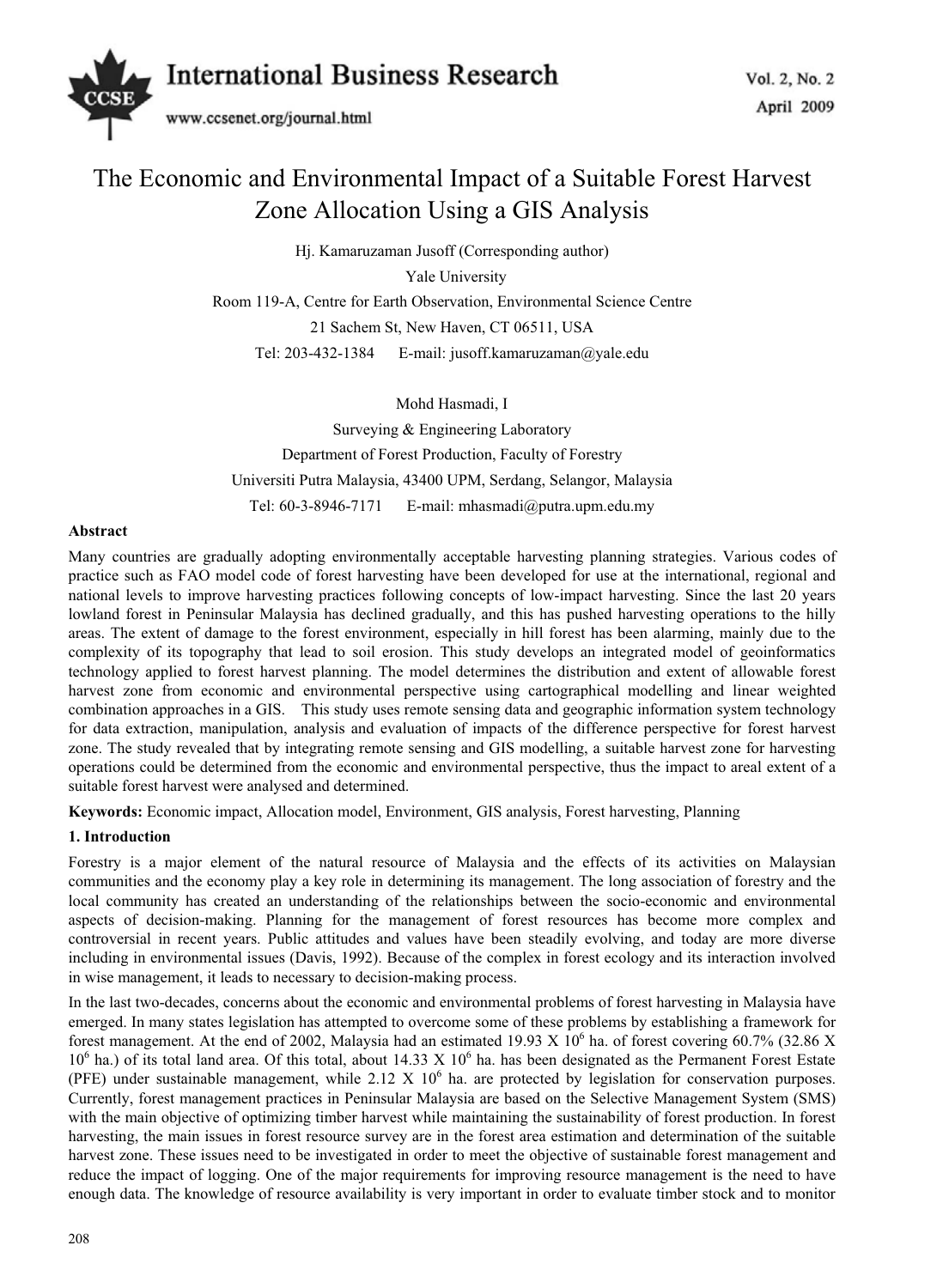and assess forest conditions. Thus, estimating forest area for harvest is important for rapid survey and assessment (Deppe, 1994). Data regarding the extent and forest distribution are essential inputs for inventories and harvesting activities. Many factors are considered, especially when dealing with large areas, cost, time and difficult accessibility.

The value of forest land has risen because of changes in land use. While maximizing economic efficiency continues to drive changes in forest harvesting, and since 1990's it has been linked with efforts to minimize negative environmental impacts. Allocating suitable harvest zones for forestry is designed to guide forest managers, planners and decision makers with regard to the multiple uses of forestry. The allocation system has provides options for utilizing resources in the most economic way, and at the same time aims to conserve forest to safeguard the environment. The National Forest Policy for Peninsular Malaysia (1977) has supplied to forest planner and manager to analyze the impact of decision making on all forest resources, not just the standing timber. Generally, decision making in forest management follows three phases as proposed by Simmon (1960): intelligence, design and choice. Intelligence corresponds to identifying issues, concerns and opportunities. The basic tasks of the first phase include identifying public issues and management concerns, analyzing major conflicts addressed in the scope of management problem when responding to each problem. Design invents solutions to the problem defined by the intelligence phase. The process sets standards and benchmarks, formulates and develops alternatives, estimates the effects of benchmarks, constraints and alternatives. Finally, choice refers to the selection of a particular alternative, based on the significant benefits, cost and effects of the alternatives. Making a sound decision requires consideration of how present action will affect future forest patterns, species composition, and present and future economic opportunities. It is clear that the future of harvesting plans of tropical forest will be largely dictated by the availability of integrated information technology with spatial, non-spatial and computer systems. The ability of geoinformatics to integrate data and produce meaningful information makes it invaluable to forest management. The general objective of this study is to investigate the application of geoinformatics to sustainable forest harvest planning through remote sensing and GIS modelling in maximizing harvesting of timber resources with reduced impact of logging on the forest area. Therefore, the specific objective is to develop a method of using geoinformatics to determine suitability of timber harvest zones from economic and environmental perspective.

### **2. Materials and methods**

#### *2.1 Description of the study area*

The Sungai Tekai forest reserve was located at Jerantut district of Pahang State, Peninsular Malaysia. It is situated within latitude 04°10´N - 04°30´N and longitude 103°03´E - 103°30´E, covering an area of approximately 10,000 hectares (Figure 1). The study was demonstrated within a forest management compartment which consists of several compartments namely compartments 170, 171, 173, 174, 175, 176b, 196, 197, 199a, 199b and 200, respectively. This area is chosen because harvesting operation is still on going and the result of the study is needed by the State Forestry Department for further management and planning. The forest area is composed of mixed virgin hill forest, high in species diversity with predominance of Shorea species such as Meranti Seraya (*Shorea curtisii*) and Meranti Rambai Daun (*Shorea acuminate*). The elevation is mostly over 600 m above sea level. The slope gradient is undulating with steep rugged slopes ranging from 100 to 800. The annual precipitation is about 210cm with a high tropical climate with mean temperatures ranging from 200C -310C. The precipitation occurs mainly in two seasons: April to May and November to December. The relative humidity is high ranging from 62.3 to 97.0%, with a daily mean of 85.7%

#### **<Figure 1**. **A map showing the 3D view of the study area in Pahang State, Peninsular Malaysia>**

#### *2.2 Methods*

### 2.2.1 GIS and multi criteria evaluation (MCE)

In this study GIS-based MCE was approach was applied in order to yield the allowable harvesting zone. Multi criteria evaluation is a structured process to define objectives, to formulate criteria and to evaluate solutions to a decision problem (Pullar, 1999). The procedure GIS and MCE used for land suitability analysis were using linear weighted combination (LWC) approach developed by Eastman et al (1995). Land information was transformed to a set of factors over the study area. These factors were then combined by applying a weight to each factor, followed by overlay summation to obtain a suitability map. This map can be used directly to satisfy a single objective or multiple objective analysis procedure applied to allocate areas according to the highest ranked objective. The suitability, S is computed as:

$$
S = \sum (A_i X W_i)
$$

where,

- $S =$  Suitability
- $A_i$  = Criteria score of factor i
- $W_i$  = Weight of factor I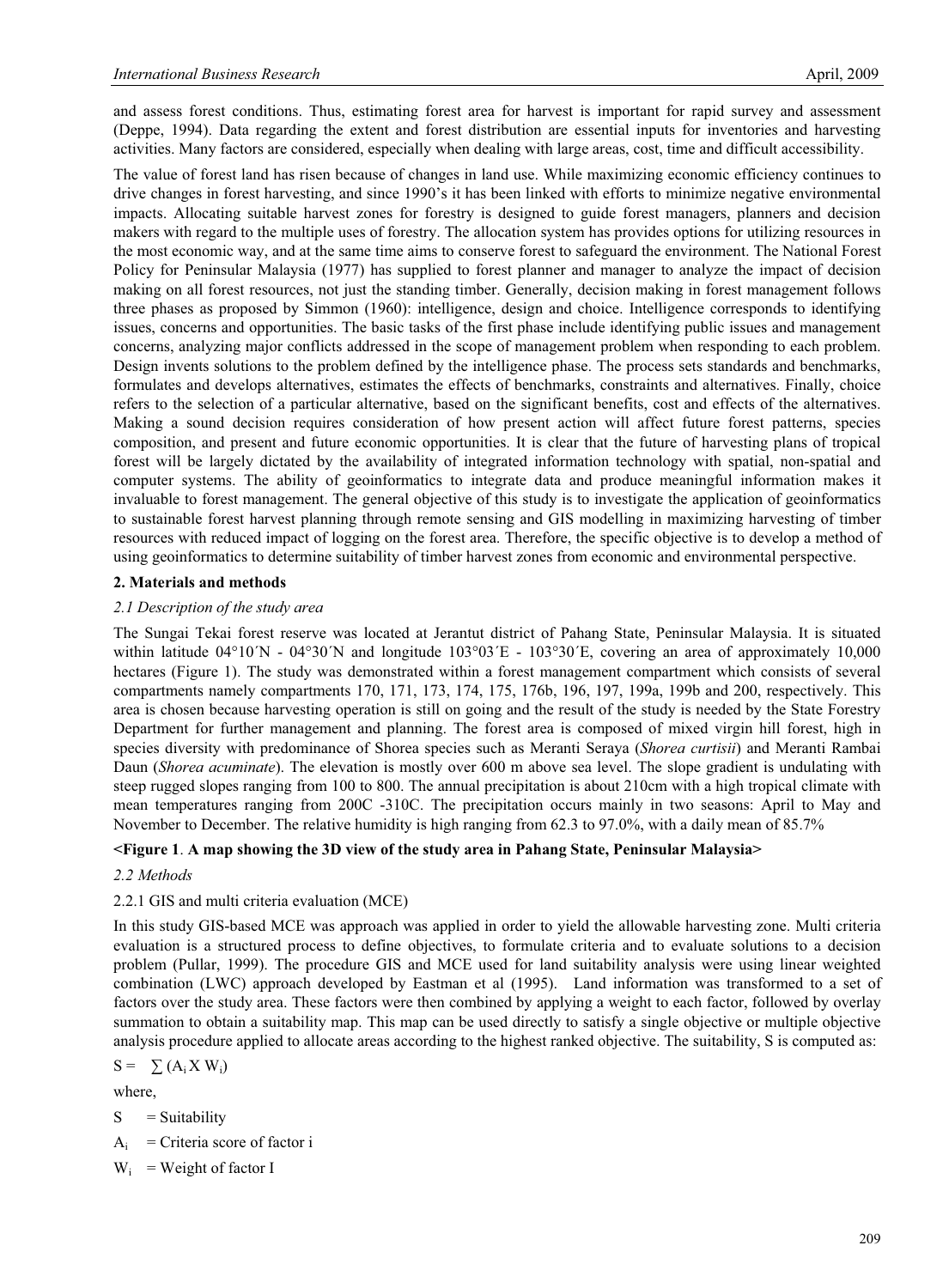$S = \sum (A_i X W_i) X \pi C_i$ 

where,

- $S =$  Suitability to the objective
- $A_i$  = Criteria score of factor i
- $W_i$  = Weight of factor i
- $C_i$  = Value of constraint j (0/1 of constraint j)
- $\pi$  = Product of constraints
- 2.2.2 Identification of appropriate criteria

Identification of criteria is a technical process, which is based on theory, empirical research or/and common sense. In this study, criteria identification was done through consulting with a group of professional foresters and the Pahang Forest Department officer regarding the suitable zone for harvest operation. In this section, the criteria for determining suitability of forest zone for harvest were provided. It should be noted that this selection is not exhaustive, and that only those criteria for which information is available were considered. Soil series is excluded in this study because the land is covered by virgin forest, and from the foresters' point of view the soil series is not a critical for determining a suitable harvest zone.

In planning the zoning, extreme pressures of environmental constraint can be restricted to more fragile ecosystems. Two criteria groups comprising four separate sets of forest geo-environmental attributes were used for the suitability evaluation (Table 1). They are topography (slope and elevation) and hydrological aspect (river buffer and lake buffer). Topography is an important determinant of suitability assessment. Elevation is considered because high forest areas suffer from inaccessibility, are fragile to any disturbance and it is important to protect them. Slope is even more important when considering the ease of engineering forest road construction and susceptibility to land sliding. Since pollution is a concern, river buffer and lake buffer areas was taken into account due to their importance in protecting the water resources from soil erosion. The distance of harvest area to the water sources were important to control debris flow during the rain season.

# **<Table 1. The criteria and justification in determining suitable harvest area>**

# 2.2.3 Standardization (rating) of criteria

In the evaluation process of the criteria, a primary step is to ensure a standardization measurement system across all the criteria considered. Since most of the maps still hold their own cell or original value, these have to be standardised to a uniform suitability rating scale. The standardization of criteria needs to combine the factor layers in creating a single ranked map of suitability ratings for the suitability harvest area. In this case study, scales of 1 to 4 are used. Assigning values to specific factors amounts to making of decision rules in the shape of a threshold for each criterion. Numbers ranging from 1 to 4 were assigned to not suitable, marginally suitable, moderately suitable, and highly suitable, respectively. The fundamental terms of land suitability were adopted from the FAO framework 1977. Standardization was performed by assigning numeric values to different levels of suitability within each factor and map layer. In this standardization, it should be noted that statistical and empirical guidelines from the related national code and literature were used to determine the boundary value for rating purposes. In this case, broad categories of forest zone from the Forestry Department of P. Malaysia were applied. They were Productive Forest and Protected Forest. The standardization criteria for these forest zones were divided into forest zone from an economic point of view and forest function from an environmental point of view. The parameters use for setting the suitability threshold with regard to economic and environmental reason were taken from National Forest policy 1992 and National Forestry Act 1993,report by Muziol (1999) under a Malaysian-German Technical Cooperation Project for sustainable forest management and conservation. In designing a hydrological buffer, reviews of related scientific literature were carried out (see Wenger, 1999; Hodges and Krementz, 1996; Keller et al., 1993; Kinley and Newhouse, 1997, Spackman and Hughes, 1995; Bren, 2003 and Mitchell, 1996). Tables 2 and 3 show the class boundaries and standardised measurement employed for each criterion.

# **<Table 2. Standardization rating of each criterion from economic perspective>**

# 2.2.4 Allocation of criteria weight

A weighting process is subjective and is carried out through pairwise comparison between the criteria. Different criteria usually have different levels of importance. For this purpose, a set of relative weights for influential criteria should be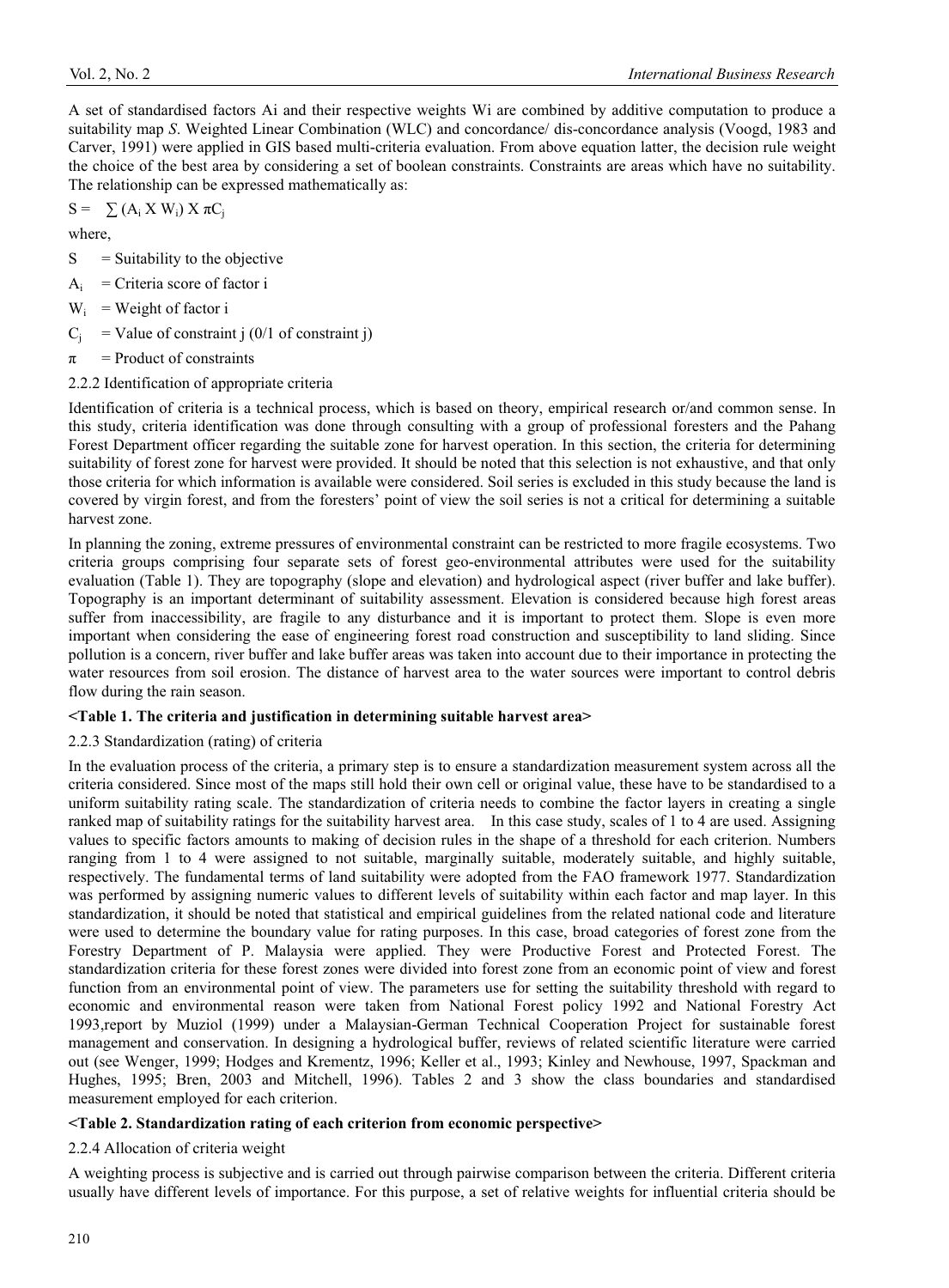developed in advance so that it can be used as input for suitability evaluation in the next step. In this regard, the analytical hierarchy process (AHP), a theory for dealing with complex technological, economical, and socio-political problems (Saaty, 1977; Saaty, 1980; Saaty and Vargas 1991), was appropriate method for deriving the weight assigned to each factor. The weighing scale used consists of nine qualitative terms that are associated with nine quantitative values (Table 4). When the criteria on the vertical axis are more important than the factors on the horizontal axis, this value varies between one and nine. Conversely, the value varies between the reciprocal 1/2 and 1/9. The pairwise comparisons are the input of the AHP model that calculates the relative priority of each criterion. In calculating the relative priorities, AHP uses the eigenvalues and eigenvector of the pairwise comparison matrix (Saaty, 1980). However, in this study an approximation approach was applied because it is much easier to understand.

## **<Table 3. Standardization rating of each criterion from environmental perspective >**

## **3. Results and discussion**

## *3.1 Restricted and suitability forest harvesting zone*

The preliminary harvest zones were outlined into two classes namely suitable and not suitable. In the next stages, suitable class was further divided into different levels of suitability. The area indicates the not suitable to highly suitable area using the scale of 1 to 4 categories and excludes all areas deemed unsuitable by the constraint map. The cartographies results at this stage are highly sensitive to the weights applied. The priority weights assigned to various criteria were seemed an effect on the results. The final constraint map and final combined criteria map from the economic perspective for suitability harvest zone is shown in Figures 2, while from environmental perspective are shown in Figure 3. The final suitable forest harvest zone map from both perspectives was obtained by calculating weighted overlap map in arithmetic overlay function by combining the two images to produce images as shown in Figures 4.

## **<Figure 2** .**The final combined constraint and criterion map for suitable harvest zone area from economic Perspective>**

## **<Figure 3**. **The final combined constraint and criterion map for suitable harvest zone area from economic perspectives.>**

## **<Figure 4. A suitable harvest zone map for the Sungai Tekai Forest Reserve from economic and environmental perspectives>**

The major areas that are identified as suitable for harvesting lie on the south-west region, where high topographical, steep slopes and hydrological buffer areas are avoid. The area is appropriate since it is located below 1000 m and on slopes lower than 40 degrees. The unsuitable area is located in the eastern region. The areas identified as not suitable for harvest operations were more strongly influenced by slope and elevation than by other criteria. Statistically, the suitable harvest zone result by preliminary analysis is about 9215 ha. from the economic perspective and about 7547 ha. from environmental perspective. There are 941 ha. were classified as not suitable from the economic perspective and 2610 ha. from the environmental perspective, thus remaining as a protection forest zone. This area embraces the established constraints such as excessive slope, and steepest terrain and is located in fragile zones like river and lake buffer. From the economic perspective, protected forest zones are smaller in terms of area due to application of different criteria ranking, which are much lower than applied in the environmental criteria. Tabular results of both views are illustrated in Tables 5 and 6.

### **<Table 4. Scale for pair wise comparisons>**

The second stage of suitability classes included marginally suitable, moderately suitable, highly suitable, and not suitable classes. The predominant classes were highly suitable, followed by not suitable and moderately suitable. The substantial difference in classes between the preliminary stage and second stage is due to the fact that an individual weight for each spatial layer in GIS was included according to their importance to forest management and development. Traditionally, the evaluation and mapping suitable harvest zones were laborious and time consuming tasks because of the large amounts of data required for the manual handling and processing of spatial data. The implementation of this procedure produced a high degree of consistency and reduced time and field evaluation.

### **<Table 5. Total areas for each suitability ranking: Environmental perspective>**

### **<Table 6. Total areas for each suitability ranking: Environmental perspective>**

The use of MCE and AHP will enable the forestry department to evaluate the option of forest harvesting operation more thoroughly, quickly and flexibility. Thus, more forest area such as Permanent Forest Reserve can be classified into productive and protected forest, before harvesting operations take place. Hence, planning future forest harvesting areas will exclude the protected forest zone. This will reduce the areas that have potential for harvesting. This is in line with sustainable forest management practice in Malaysia. Furthermore, the system also enables planners to visualize the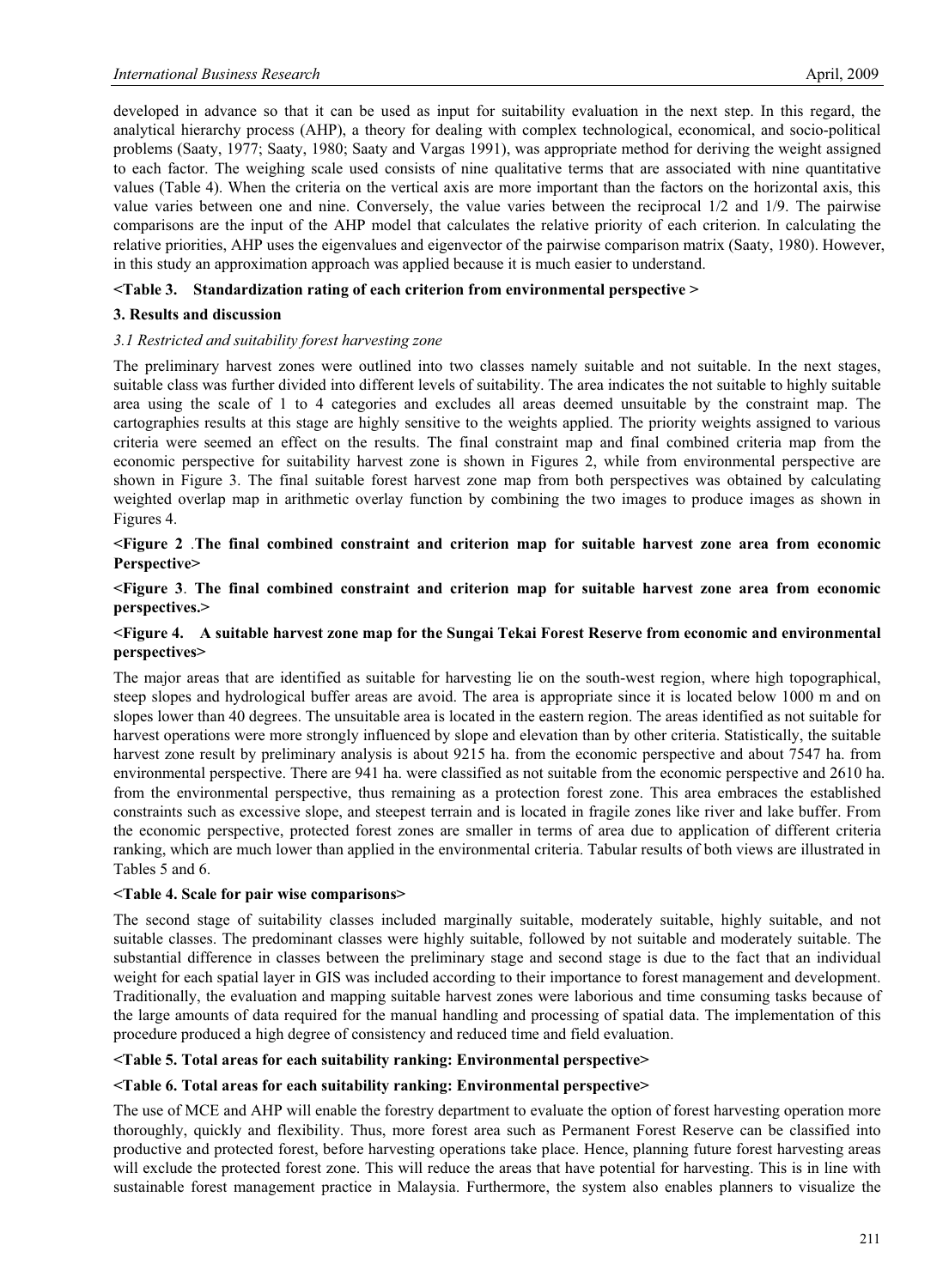forest area in spatial format. The spatial map can show the spatial implications of the decision as a platform for discussion and negotiation between the forestry department and loggers.

### *3.2 Implications of suitable harvest area from economic and environmental perspectives*

Two suitability maps were produced from different standardizations of criteria (i.e. economic and environmental perspective). The areas affected by constraints of two perspectives were compared using cell value distributions across the study area by histogram function. In specific slope class, slope cells with more than  $30^0$  and  $40^0$  were defined and the numbers of cells for both classes were examined. Slope class with more than  $30^0$  represent about 1.77% (cell value 121271), while the cell value above  $40^0$  is in a very small number percentage, with only 0.2 % (cell value 2673). This implies that the slope that falls in the restricted area for harvesting  $(>30^0$  and  $>40^0)$  does not show a significant impact to the suitability harvest zone due the fact that the highest slope across study area is only  $44^0$ . The similar analysis was performed on elevation in order to examine the distribution of cell value contained within the elevation grid. To compare the impact elevation cell from the economic and environmental perspectives, the class were classified into two classes. The elevation that has cells with a value of 0m-600m and more than 600m, 0m-1000m and more than 1000m can be determined. The histogram displays the elevations were between 0m-1000m (100.00% cell value) from the economic perspective and 0m-600m (79.23% cell value) from the environmental perspective. There were fewer concentrations above 600m (20.77% cell value) and none (0.00% cell value) outside 1000m and above. This indicates that the profile of elevation from both perspectives can have a significant impact on the suitability harvest area. River and lake buffer themes were merged to create a new name: the hydrological buffer theme. Comparison was made of the implication of buffers from economic and environmental perspectives. Hydrological cells also showed a significant suitability for harvest area. The total of hydrological cells from the economic perspective was 92793 cells. However, from the environmental perspective hydrological cells along rivers and surrounding lake were 445206, a different of 352413 cells (79.15%). A summary of cell values counted by constraint factors from two perspectives is shown in Table 6, while Figure 5 shows a comparison of their cell values.

## **<Table 7. Summary of cells counted and area affected by constraints from economic and environmental perspective>**

It indicates that the suitable harvest area decreases when the environmental view is taken. The area changes from no limit to approximately 2512.76 ha (24.74%) due to changed elevation criteria from 1000m a.s.l to 600m a.s.l. Buffer criterion changed from 20m to 100m, and as a result the constraint area affected from only 873.32 ha to about 3619.8 ha, respectively. The difference in elevation threshold is affected most, due to the nature of the elevation of the study area which only ranges between 180m to 980m asl. This indicates that elevation criteria are not applicable from the economic view and the entire study area is permitted for harvesting. This is followed by hydrology criteria which show a significant difference of about 35.64 % for the environmental perspective and only 8.59% for the economic perspective. However the suitable harvest area is not significantly affected by slope characteristics because the threshold of slope is only changed by about  $10^0$ . The difference in area from both constraints perspectives is only 7.78 ha, and is considered as a minor change.

## **<Figure 5**. **Comparison of cell value distribution for each constraint factor from two perspectives>**

Table 7 summarizes the area for productive forest from economic and environmental points of view. Please note that the final area extent is made up by merging all the criteria and constraint factors which take into account overlapping cells. The table illustrates the productive and protected forest after combined constraint and criteria factors. The difference in area designated for productive and protected zone reflect the criteria applied to each perspective. A significant difference was found in the protected zones, which included approximately 79.38% of the area. However, only a small percentage of difference was determined in production forest (15.74%). The results presented herein have demonstrated the great potential of GIS-based multi criteria evaluation for different views of forest land use. Therefore, it needs to be emphasized that the reliability of the evaluation depends on several factors such as quality of database, the error arising associated with data entry, manipulation, and analysis within GIS.

Allocation of forest land use and making decisions on how to use available forested land causes conflict among land users. The result of this process gives the different users a chance to view the allocation area from different perspectives before a final allocation is made. The key point for this comparison is to look into the feasibility of mutual benefit from two points of view. In other words looking into how much the suitable harvest zone is influenced by the different criteria used. Thus, the results of the map shown here are good for initial planning purposes and making judgments on which criteria threshold are more or less important from two points of view.

### **<Table 8. Comparison of suitable harvest area from economic and environmental view>**

### **4. Conclusions**

The total suitable area for productive forest zone from economic perspective is 9757.30 ha (96.06%) and the designated protected forest is about 399.20 ha (3.94%). The effected area from environmental perspective is very different, where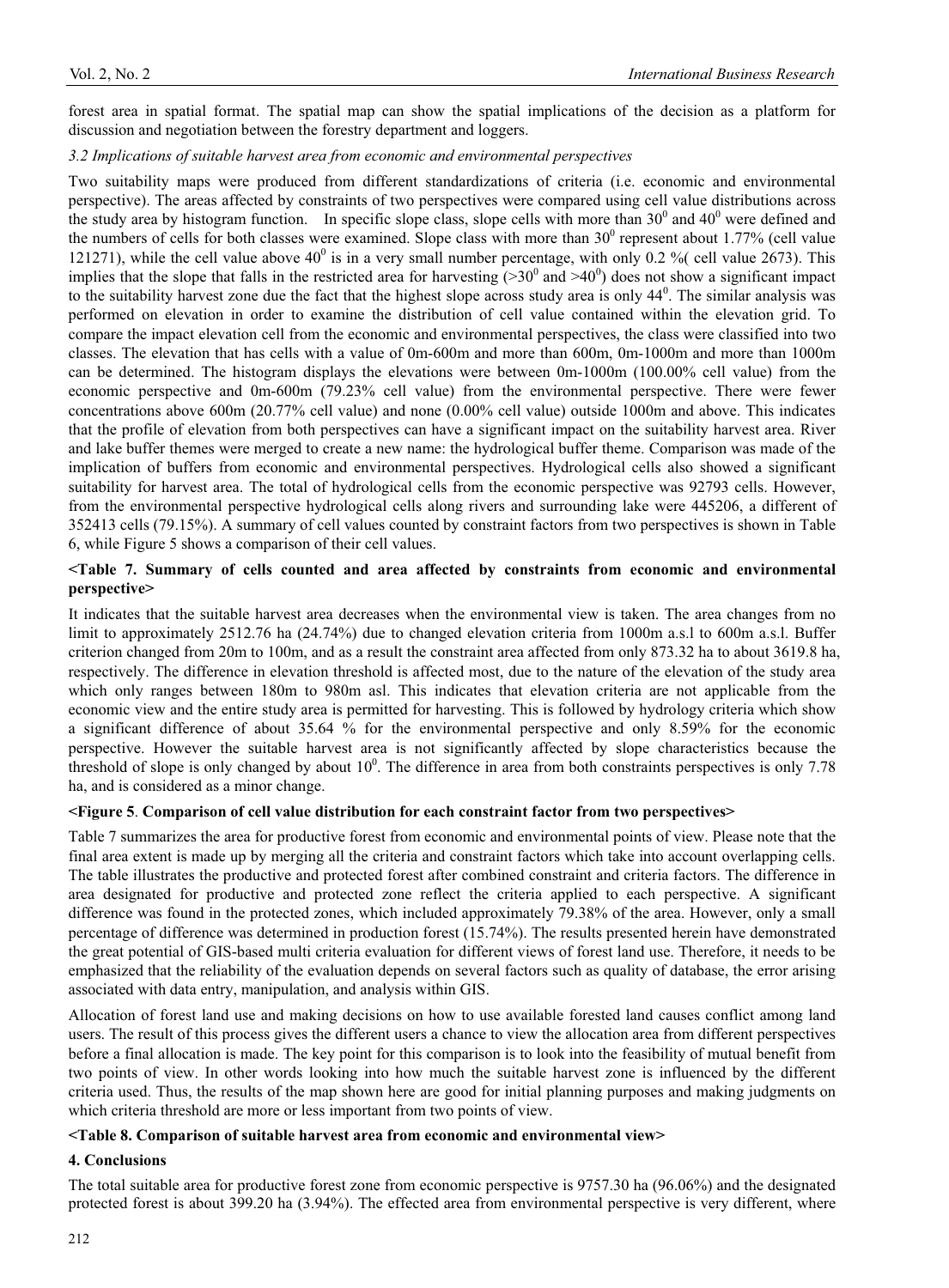the productive zone represents about 8221.59 ha. (80.95%) and the protected zone was 1934.90 ha. (19.05%), respectively. This implies the importance of certain forest land to be classified as a restricted area for logging purposes to ensure the sustainable forest ecosystem and water resources. However the model could be used to refine the criteria in the future, particularly for further exploitation of GIS for optimisation of forest production activities. The use of GIS as a tool for planning processes is recommended, specifically when forest land use patterns are intensive, and developments must be sensitive to environment issues, as in most parts of the tropical forest area in Malaysia. The role of the decision support system in this study is to assist the user and decision maker in selecting the optimal areas from two different perspectives. The significant advantage of the use of MCE-GIS in this study is that the model generated of the suitable forest harvest area can be presented as geographical areas and understood by the public. GIS has the ability to handle large amounts of spatial data which allows for the creation of constraint maps and criteria maps that determine sites that are either suitable or unsuitable by providing a given proximity to a given feature. The model provides a number of criteria, which can be scaled up or scaled down in order to achieve the objective. Another advantage is that the same general model of decision support system can be applied to any region of forest area that requires strategic environmental consideration. Furthermore, this model is an excellent basis for further study in decision making process and can be used as more scientific data and indigenous knowledge is available.

#### **References**

Bren,L.J. (2003). *A review of buffer strip design algorithms*. http://www.forestry-org.nz/conf2003/Bren.pdf.

Carver, S. (1991). Integrating multi criteria evaluation with geographic information system. *International Journal of Geographic Information System,* 5(3): 321-339.

Davis, N. (1992). *Congress on Renewable Natural Resources: Critical Issues and Concepts for the Twenty-First Century. Renewable Resources Journal,* 10 (3): 15.

Deppe, F. (1994). Application of remote sensing and GIS for management and planning forestry resources in southern Brazil. Ph.D (Thesis), Cranfield University,Silsoe,UK. 333p.

Eastman,J.R., Jin, W., Kyem ,A.K. and Toledano, J. (1995). Raster procedures for multi criteria/multi objective decision. *Photogrammetric Engineering and Remote Sensing,* 61(5): 539-547.

FAO. (1977). A framework for land evaluation. *Food and Agriculture Organisation. International Institute for land Reclamation and Improvement,* Publication No. 22, Wangeningen, The Netherland.

Hodges, M.F. and Krementz, D.G. (1996). Neotropical migratory breeding bird communities in riparian forest of different widths along the Attamaha River, Georgia. *Wilson Bulletin,* 108: 496-506.

Keller,C.E., Robbin,C.S. and Hatfield, J.S. (1993). Avian communities in riparian forest of different widths in Maryland and Delaware. *Wetland Journal,* 13(2): 137-144.

Kinley,T.A. and Newhouse, N.J. (1997). Relationship of riparian reserve zone width to bird density and diversity in southern British Columbia. *Northwest Science,*71(2): 75-86.

Mitchell, F. (1996). Vegetated buffers for wetland and surface water: guidance for New Hampshire municipalities. *Wetland Journal,* 8: 4-8.

Muziol, C. (1999). The zoning of production forest as a management tool. Paper presented at the *Conference on Forestry and Forest Product Research,* 20-24 November 1999,Kuala Terengganu, Malaysia. 23p.

Pullar, D. (1999). Using an allocation model in multiple criteria evaluation. *Journal of Geographic Information and Decision Analysis,* 3(2): 9-17.

Saaty, T.L. (1977). A scaling method for prioritise in hierarchy structure. *Journal of Mathematical Psychology,*  15:234-2402.

Saaty, T.L. and Vargas, L.G. (1991). Prediction, projection and forecasting*.* Kluwer Academic, Dordrecht.

Saaty, T.L. (1980). The analytical hierarchy process*.* McGraw Hill, New York, U.S.A.

Simmon, H.A. (1960). The new science of management decision*.* Harpar and Brother Publisher, New York, U.S.A. 51p.

Spackman, S.C. AND Hughes, J.W. (1995). Assessment of minimum corridor width for biological conservation: *Species richness and distribution along mid-order streams in Vermont, USA. Biological Conservation,* 71:325-332.

Voogd, H. (1983). Multicriteria evaluation for urban and regional planning. Pion,London, UK.

Wenger, S. (1999). A *review of scientific literature on riparian buffer width, extent and vegetation.* Office of Public Service and Outreach, Institute of Ecology, University of Georgia.59p.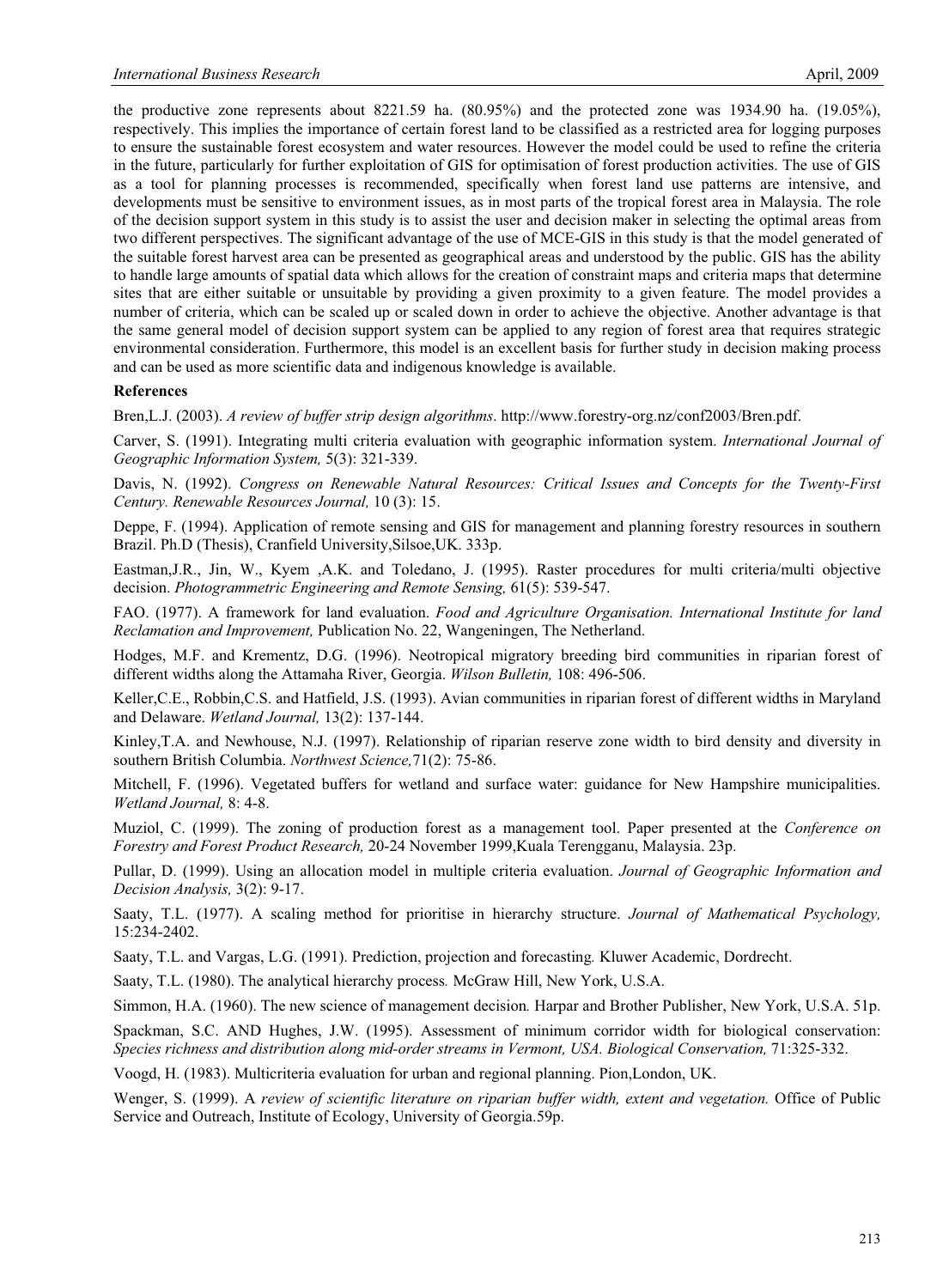| Criteria                | <b>Justification</b>                                                               |
|-------------------------|------------------------------------------------------------------------------------|
|                         | The suitable harvest area should not be high because the high forest area          |
| Elevation (m)           | requires protecting from excessive erosion.                                        |
|                         | The suitable harvest area should not be on very steep slopes. It is important      |
| Slope (Degree)          | because of the safety and accessibility of the transportation.                     |
|                         |                                                                                    |
|                         | Harvest operation should avoid rivers and lakes. This is to protect water quality, |
| Hydrological aspect     | lake ecosystem and to control the erosion of soil and debris into the water point. |
| (River and Lake buffer) | The establishment of hydrological buffer zone is also to protect wildlife an       |
|                         | aquatic life.                                                                      |

Table 1. The criteria and justification in determining suitable harvest area

## Table 2. Standardization rating of each criterion from an economic perspective

|                    | <b>Standardization rating/score</b> |                          |               |              |  |
|--------------------|-------------------------------------|--------------------------|---------------|--------------|--|
| <b>Forest Zone</b> | <b>Protected Forest</b>             | <b>Productive Forest</b> |               |              |  |
| Criteria           |                                     | 2                        | 3             | 4            |  |
| Slope $(^0)$       | $> 40^{0}$                          | $20^0 - 40^0$            | $10^0 - 20^0$ | $0^0 - 10^0$ |  |
| Elevation(m)       | $>1000m*$                           | < 1000m                  |               |              |  |
| River buffer $(m)$ | $0m-20m$                            | > 20m                    |               |              |  |
| Lake buffer $(m)$  | $0m-20m$                            | >20m                     |               |              |  |

*1-Not Suitable; 2-Marginally Suitable; 3-Moderately Suitable; 4-Highly Suitable* 

*\*A new ruling by the Forestry Department P.Malaysia prescribed that harvesting not permitted beyond elevation of 1000 m asl.* 

## Table 3. Standardization rating of each criterion from environmental perspective

|                    | <b>Standardization rating/score</b> |                          |               |              |
|--------------------|-------------------------------------|--------------------------|---------------|--------------|
| <b>Forest Zone</b> | <b>Protected Forest</b>             | <b>Productive Forest</b> |               |              |
| Criteria           |                                     | 2                        | 3             | 4            |
| Slope $(^0)$       | $> 30^{0}$                          | $20^0 - 30^0$            | $10^0 - 20^0$ | $0^0 - 10^0$ |
| Elevation(m)       | $>600m*$                            | <600m                    |               |              |
| River buffer $(m)$ | $0m-100m$                           | >100m                    |               |              |
| Lake buffer $(m)$  | $0m-100m$                           | >100m                    |               |              |

*1-Not Suitable; 2-Marginally Suitable; 3-Moderately Suitable; 4-Highly Suitable* 

*\*Environmental perspective applies the old ruling adopted by most of the states, harvesting is limiedt below an elevation of 600m asl.* 

Table 4. Scale for pair wise comparisons

| <b>Numerical judgements</b> | Verbal judgements                                  |
|-----------------------------|----------------------------------------------------|
|                             | Equal importance                                   |
|                             | Moderately preferred                               |
|                             | Strongly preferred                                 |
|                             | Very strongly preferred                            |
|                             | Extremely preferred                                |
| 2,4,6,8                     | Intermediate values between adjacent scales.       |
| Reciprocals                 | For inverse comparison (when compromise is needed) |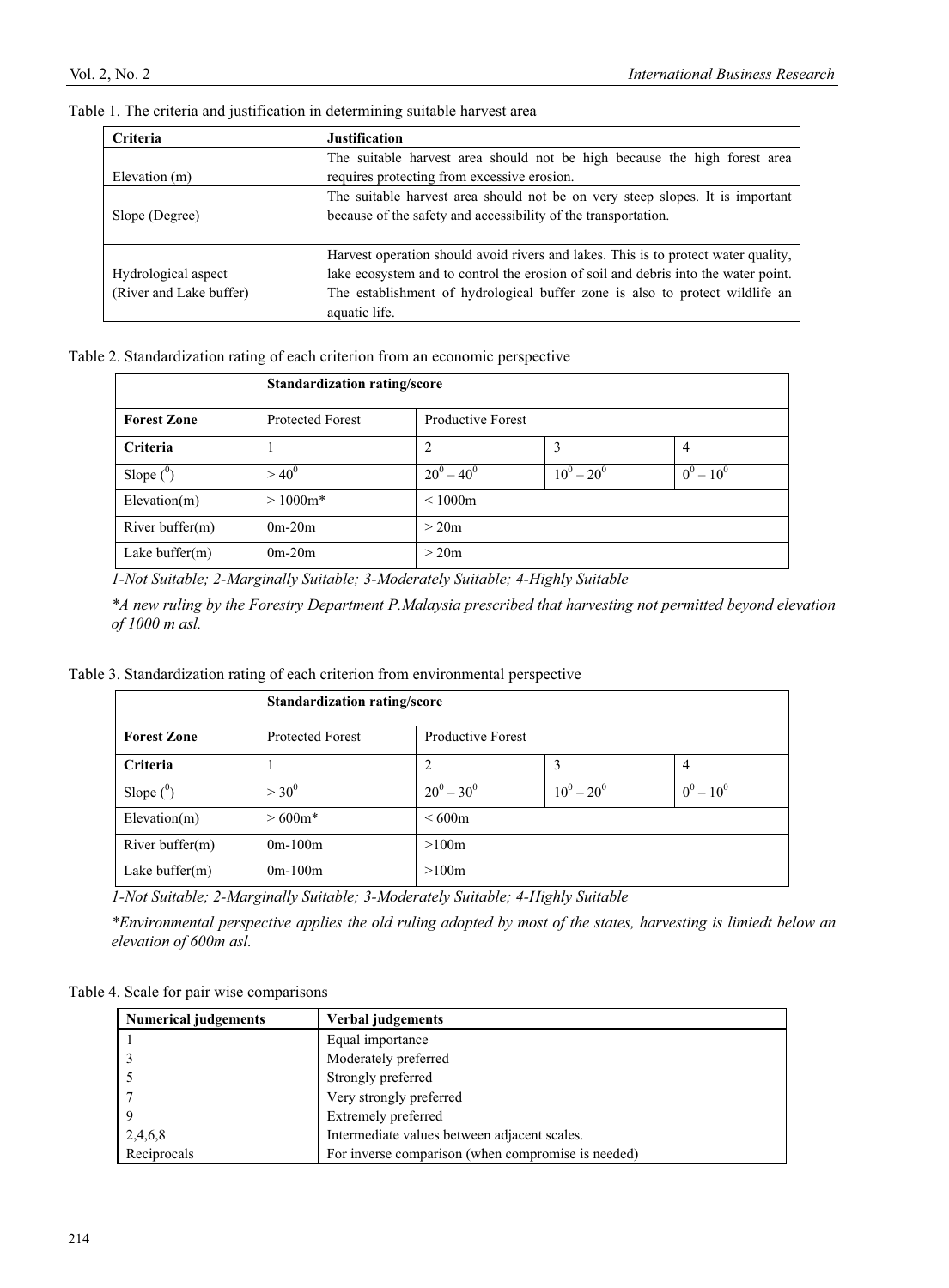| Table 5. Total areas for each suitability ranking: Economic perspective |  |  |  |  |  |  |  |
|-------------------------------------------------------------------------|--|--|--|--|--|--|--|
|-------------------------------------------------------------------------|--|--|--|--|--|--|--|

| <b>Stage</b>                    | <b>Suitability class</b> | Area $(m^2)$ | Area (ha) | $\frac{0}{0}$ |
|---------------------------------|--------------------------|--------------|-----------|---------------|
|                                 |                          |              |           |               |
| First/Preliminary stage         | Not suitable             | 9411138.61   | 941.11    | 9.26          |
|                                 | Suitable                 | 92153908.52  | 9215.39   | 90.74         |
|                                 |                          |              |           |               |
| Second stage                    | Not suitable             | 3992046.24   | 399.20    | 3.93          |
|                                 | Marginally suitable      | 7032023.51   | 703.20    | 6.92          |
|                                 | Moderately suitable      | 9327394.62   | 932.73    | 9.18          |
|                                 | Highly suitable          | 81213582.73  | 8121.35   | 79.96         |
| <b>Forest zone</b>              |                          |              |           |               |
|                                 |                          |              |           |               |
| Productive forest (Suitable for | Marginally suitable      | 7032023.51   | 703.20    | 6.92          |
| harvest)                        | Moderately suitable      | 9327394.62   | 932.73    | 9.18          |
|                                 | Highly suitable          | 81213582.73  | 8121.35   | 79.96         |
|                                 | Total                    | 97573000.86  | 9757.30   | 96.06         |
|                                 |                          |              |           |               |
| Protected forest                |                          |              |           |               |
| (Including river buffer, lake   | Not suitable             | 3992046.24   | 399.20    | 3.93          |
| buffer, elevation and excessive |                          |              |           |               |
| slope)                          |                          |              |           |               |
|                                 | <b>Total</b>             | 3992046.24   | 399.20    | 3.93          |

Table 6. Total areas for each suitability ranking: Environmental perspective

| <b>Stage</b>                              | <b>Suitability class</b> | Area $(m2)$ | Area (ha) | $\frac{0}{0}$ |
|-------------------------------------------|--------------------------|-------------|-----------|---------------|
| First/Preliminary stages                  | Not suitable             | 26096177.84 | 2609.62   | 25.69         |
|                                           | Suitable                 | 75468870.13 | 7546.89   | 74.31         |
| Second stage                              | Not suitable             | 19349048.84 | 1934.90   | 19.06         |
|                                           | Marginally suitable      | 6631133.85  | 663.11    | 6.52          |
|                                           | Moderately suitable      | 6355532.31  | 635.55    | 6.25          |
|                                           | Highly suitable          | 69229332.10 | 6922.93   | 68.16         |
| <b>Forest zone</b>                        |                          |             |           |               |
| for<br>Productive<br>(Suitable)<br>forest | Marginally suitable      | 6631133.85  | 663.11    | 6.52          |
| harvest)                                  | Moderately suitable      | 6355532.31  | 635.55    | 6.25          |
|                                           | Highly suitable          | 69229332.10 | 6922.93   | 68.16         |
|                                           | <b>Total</b>             | 82215998.26 | 8221.59   | 80.93         |
| Protected forest                          |                          |             |           |               |
| (Including river buffer, lake buffer,     | Not suitable             | 19349048.84 | 1934.90   | 19.06         |
| elevation and excessive slope)            |                          |             |           |               |
|                                           | <b>Total</b>             | 19349048.84 | 1934.90   | 19.06         |

| Table 7. Summary of cells counted and area affected by constraints from economic and environmental perspective |  |  |  |  |
|----------------------------------------------------------------------------------------------------------------|--|--|--|--|
|                                                                                                                |  |  |  |  |

| <b>Constraint factor</b>    | Cell value count  | Area    | Differential in  |
|-----------------------------|-------------------|---------|------------------|
|                             | (Constraint cell) | (ha)    | ha and $\%$      |
| Slope                       |                   |         |                  |
| Economic $(>40^0)$          | 12483             | 124.83  |                  |
|                             |                   |         | 1087.88 (89.70)  |
| Environmental $(>30^0)$     | 121271            | 1212.71 |                  |
| Elevation                   |                   |         |                  |
| Economic $(>1000m)$         | $\boldsymbol{0}$  | 0.00    |                  |
|                             |                   |         | 2512.81 (100.00) |
| Environmental (>600m)       | 251281            | 2512.81 |                  |
| Hydrological buffer         |                   |         |                  |
| Economic $(\leq 20m)$       | 92793             | 927.93  |                  |
|                             |                   |         | 3524.13 (79.15)  |
| Environmental $(\leq 100m)$ | 445206            | 4452.06 |                  |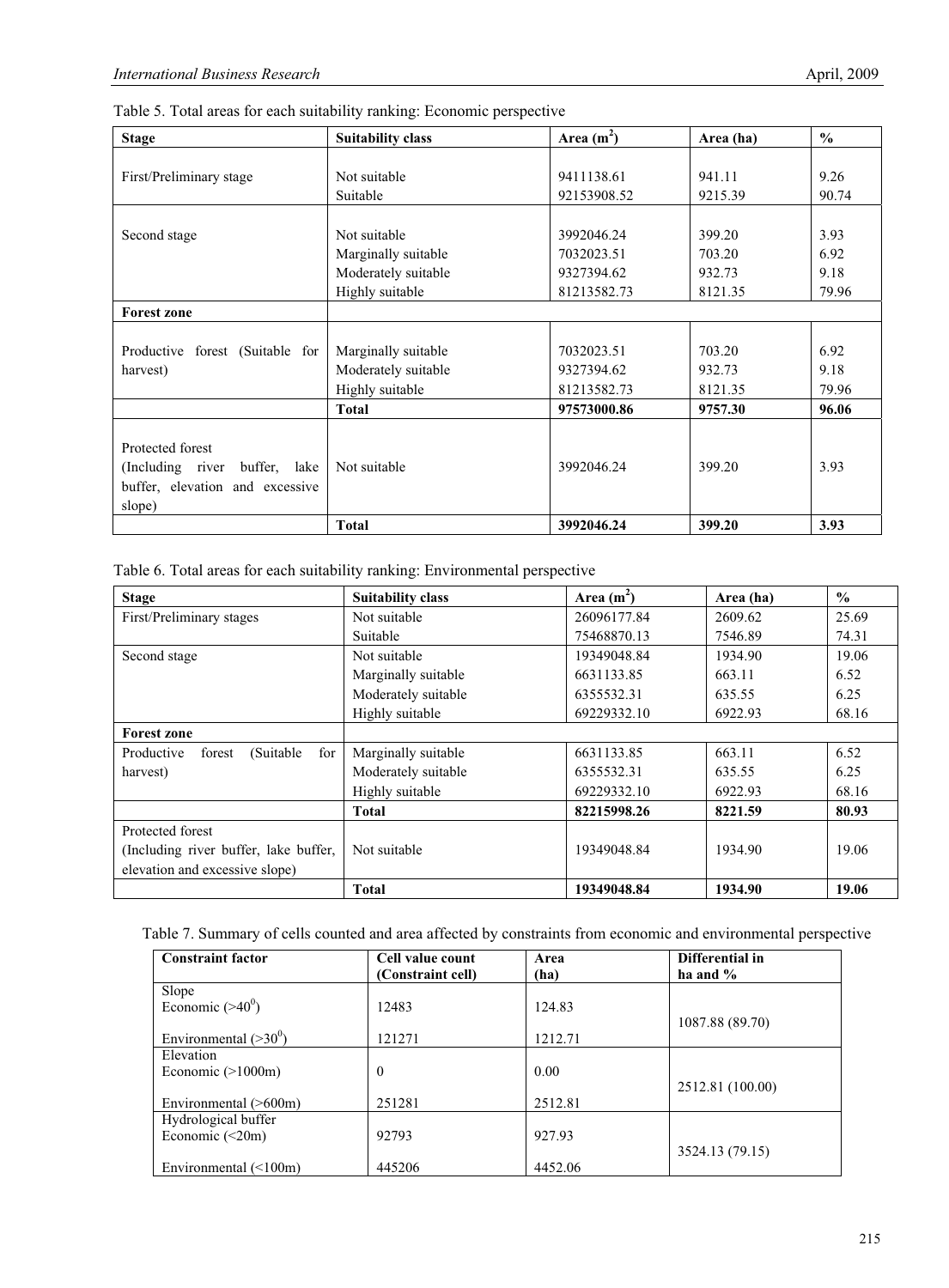|                                | Area (ha)            |               |                   |       |
|--------------------------------|----------------------|---------------|-------------------|-------|
| Forest zone                    | Economic perspective | Environmental | Differential (ha) | $\%$  |
|                                |                      | perspective   |                   |       |
| $\mathsf{A}$                   |                      |               |                   |       |
| Productive forest (Suitable)   | 9757.30              | 8221.59       | 1535.71           | 15.74 |
| for harvest)                   |                      |               |                   |       |
| B                              |                      |               |                   |       |
| Protected forest               |                      |               |                   |       |
| (Including river buffer, lake) | 399.20               | 1934.91       | 1535.90           | 79.38 |
| elevation<br>buffer,<br>and    |                      |               |                   |       |
| excessive slope)               |                      |               |                   |       |
| Differential (ha)              | 9358.10              | 6286.69       |                   |       |
| $\frac{0}{0}$                  | 95.91                | 76.46         |                   |       |
| Total $(A+B)$                  | 10156.50             | 10156.50      |                   |       |

Table 8. Comparison of suitable harvest area from economic and environmental views.



Figure 1. A map showing the 3D view of the study area in Pahang State, Peninsular Malaysia



Figure 2. The final combined constraint and criterion map for suitable harvest zone area from economic perspective